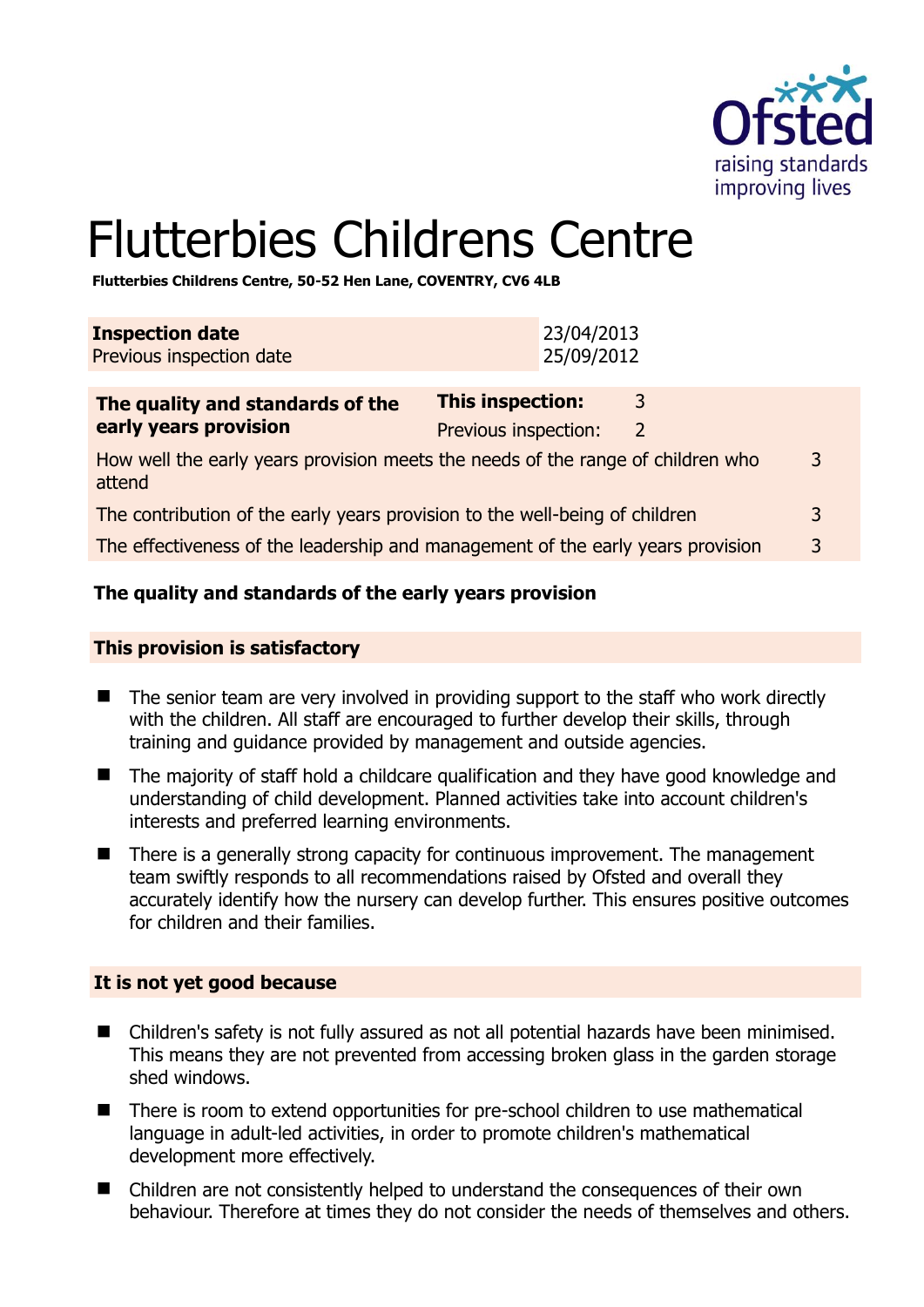# **Information about this inspection**

Inspections of registered early years provision are:

- $\bullet$  scheduled at least once in every inspection cycle the current cycle ends on 31 July 2016
- scheduled more frequently where Ofsted identifies a need to do so, for example where provision was previously judged inadequate
- brought forward in the inspection cycle where Ofsted has received information that suggests the provision may not be meeting the legal requirements of the Early Years Foundation Stage or where assessment of the provision identifies a need for early inspection
- **•** prioritised where we have received information that the provision is not meeting the requirements of the Early Years Foundation Stage and which suggests children may not be safe
- scheduled at the completion of an investigation into failure to comply with the requirements of the Early Years Foundation Stage.

The provision is also registered on the compulsory part of the Childcare Register. This report includes a judgment about compliance with the requirements of that register.

# **Inspection activities**

- The inspector observed activities in two indoor playrooms, the garden room and outdoor area.
- The inspector spoke with the senior team and staff at appropriate times throughout the day.
- $\blacksquare$  The inspector conducted joint observations with the nursery managers.
- The inspector looked at a selection of policies, procedures and children's records.

**Inspector**  Hayley Lapworth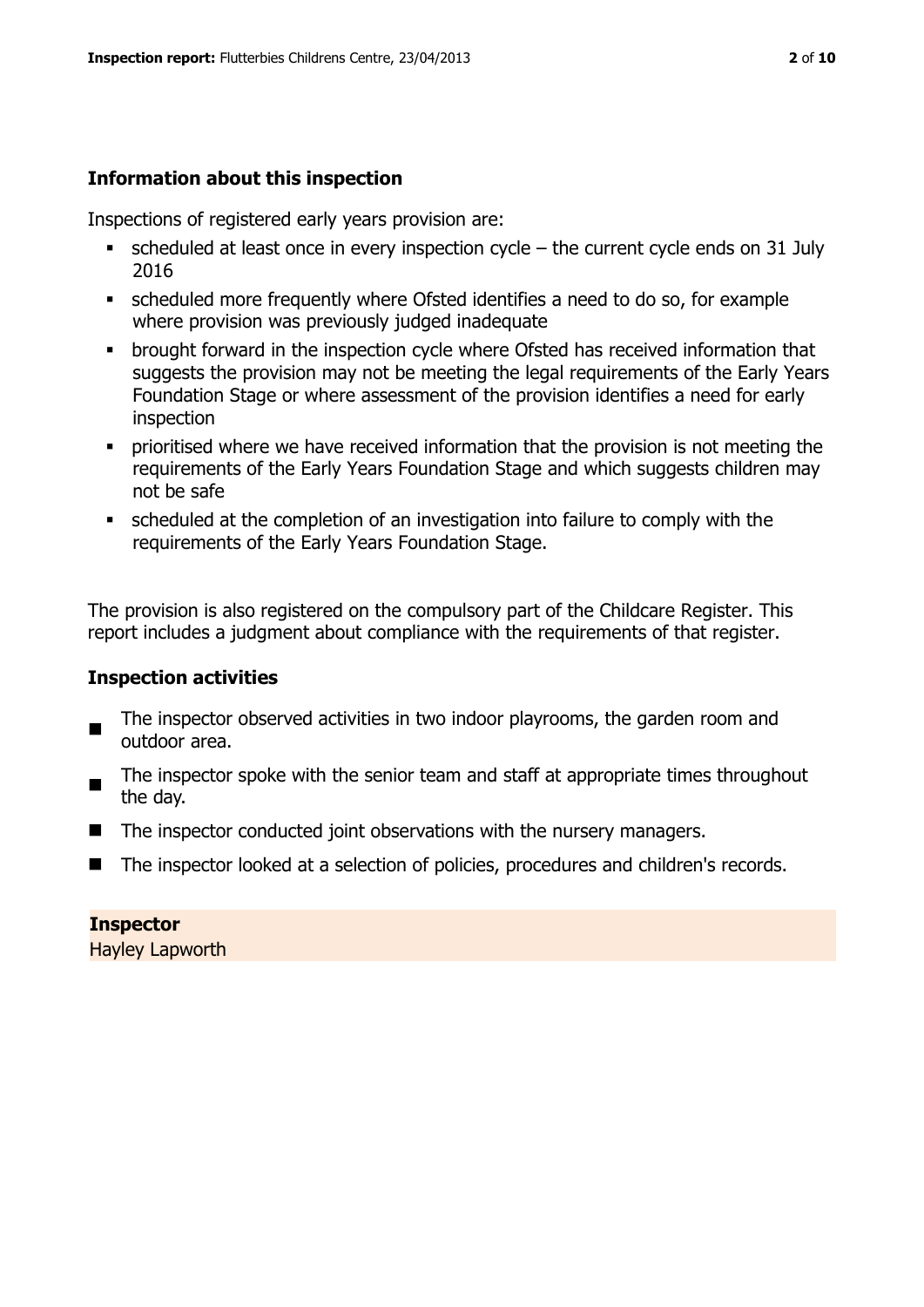#### **Full Report**

#### **Information about the setting**

Flutterbies Children's Centre was re-registered 2010 and is one of 11 settings which is privately owned and managed by Tommies Childcare Ltd. It operates from two main playrooms within a sole occupancy building in Holbrook's, Coventry. Children have access to an enclosed outdoor play area and a garden room. The nursery serves the local community and surrounding areas. The nursery has disabled access.

The setting is registered on the Early Years Register and compulsory part of the Childcare Register. There are currently 74 children on roll, all of whom are within the early years age range. The nursery opens five days a week all year round, from 7.30am until 6pm. Children are able to attend for a variety of sessions. The setting currently supports children with special educational needs and/or disabilities and those who speak English is an additional language.

The setting employs 14 members of childcare staff. The majority of staff hold early years qualifications ranging from level 2 to level 6. The setting receives support from the local authority.

#### **What the setting needs to do to improve further**

#### **To meet the requirements of the Early Years Foundation Stage the provider must:**

 $\blacksquare$  take steps to make sure that all areas accessible to the children are safe, with specific reference to the glass windows in the shed used for storage in the outdoor play area.

#### **To further improve the quality of the early years provision the provider should:**

- consistently explain to children consequences of their behaviour in order to keep themselves and others safe
- consistently model and encourage the use of mathematical language, such as 'big', 'small', 'same' and 'pair', in adult-led activities.

#### **Inspection judgements**

**How well the early years provision meets the needs of the range of children who attend**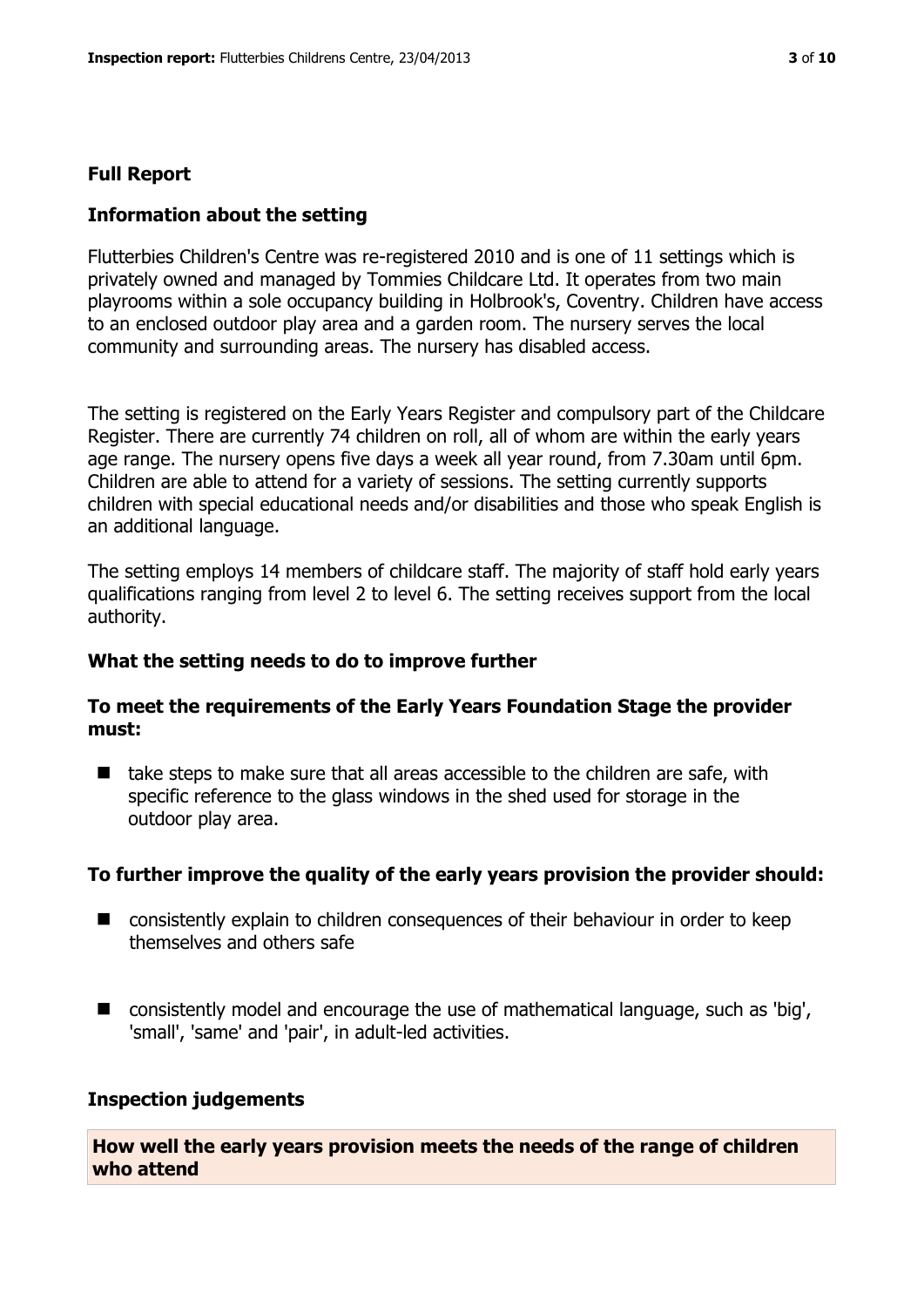Children are provided with satisfactory challenges to help them make sound progress across the seven areas of learning. Their achievements are effectively monitored by their key person in individual learning journals. Parents are invited to look and contribute towards these records by sharing their observations of their children's learning at home. Written observations and assessments identify the children's latest interests and where they have made progress. Staff identify areas where children may need additional support and this information is generally effectively used to inform future planning. Staff communicate with parents and share their children's achievements on a daily basis. Parents are also invited to attend organised parents evenings to talk with their children's key person, which are held twice a year.

Staff caring for children with special educational needs know these children very well indeed. They ensure they are offered lots of one-to-one support and they are sensitive towards their individual needs. Children with English as an additional language have opportunities to use their home language during their play. They are cared for by staff who are keen to learn some words in the children's home language. Therefore, inclusion is sufficiently promoted. Children's personal, social and emotional skills are promoted as preschool children have opportunities to work in small groups with a member of staff. Activities include the sorting of small and large coloured bears. They are also encouraged to work in two's with a partner, to find bears that are similar to those on a laminated card. Therefore, children are encouraged to build relationships with one another and work together. These developing skills help children's readiness for school. However, some adult led-activities do not consistently promote the use of mathematical language. For example, staff do not encourage children to use words such as 'size', 'big', 'small', 'pairs' or 'the same as'. Consequently, children do not make as much progress as they could in their mathematical development.

There is a real buzz of communication and singing throughout this nursery. Children happily sing as they play and staff take all opportunities to follow the children's eagerness to use their voices. For example, children begin to sing 'Five currant buns in the bakers shop' as they are discussing what resources they need to make cup-cakes. This singing session then extends to other songs initiated by the children. Staff support their learning by singing with them. They also encourage the children to use the dressing up resources, such as a builders hat, to represent a song about a builder. Children who attend this nursery also participate in 'National Book Week'. They are encouraged to dress up as their favourite book character, such as a princesses and super heroes. For the duration of the week an emphasis is placed upon looking at and enjoying books. Children bring in books from home and others are loaned from the local library. In addition, library assistants come into the nursery to read to the children and arrangements are made to invite parents and their children to become members of the library. As a result, children's language and literacy skills are enhanced.

Children have good opportunities to be physically active inside and outdoors. This is through activities, such as dancing to music and playing on a range of large equipment. As a result, their physical skills are developing well.

**The contribution of the early years provision to the well-being of children**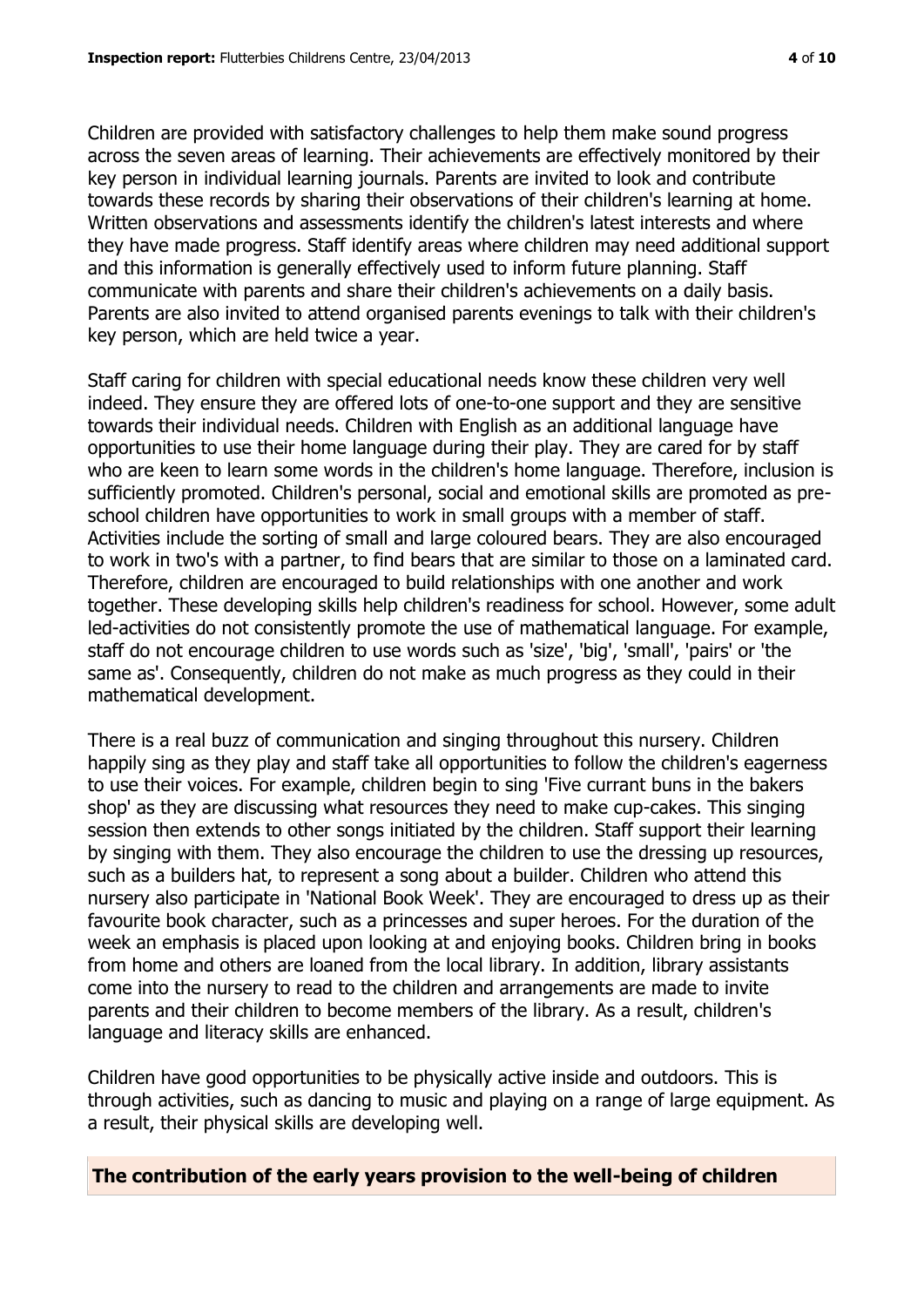The atmosphere on arrival is warm and welcoming. Staff spend time talking with children and their parents about a variety of matters. Conversations range from children's birthday celebrations to how well they slept the previous evening. The nursery environment is bright and a wealth of information is attractively displayed. Therefore, parents and visitors are informed about the benefits of breast feeding, the seven areas of learning and the nursery's policies and procedures.

Overall good arrangements are in place to promote children's emotional security. Parents are asked to visit with their child before he or she attends the nursery. They are invited to spend as much time as they choose in the nursery and gradually withdraw when they feel their children are ready to be left in the care of the staff. Each child has a key person who spends time getting to know them and their parents. They gather information from their parents and this is included on their admission forms. Most children settle well on arrival and are keen to engage in the activities provided. Children and staff share generally warm relationships and children who are less settled are suitably supported by staff. All children are helped to build relationships with their peers through participating in small and large group activities. These developing skills successfully support children and prepare them as they move through to other rooms within the nursery and onto school.

Children's health is effectively enhanced as they regularly spend time playing outdoors in the fresh air. They are encouraged to exercise their bodies, through running, climbing and playing ball games. Children are supported in learning personal care skills. For example, staff supervise them and remind them about the importance of hygiene and especially hand-washing. Accidents to children are monitored and clear records are maintained. Children are also gaining a good understanding about foods that are good for them. For example, they participate in conversations that promote healthy eating, such as discussing how cheese and potato pie will help them to grow big and strong.

Overall children's behaviour is generally good. This is achieved because some staff make the children aware of the boundaries and the consequences of their actions. For example, they explain, 'If you do not hold on the rail to come down the staircase you might fall'. Therefore children are learning the difference between right and wrong and how to keep safe. However, this approach to handling children's behaviour is not always consistently applied throughout the nursery. Some staff simply tell the children 'no' when they present undesirable behaviour. For example, when pre-school children rock on two legs of their chairs and younger children put paint brushes into their mouths. As a result, children are not effectively helped to learn how to consider their own needs.

# **The effectiveness of the leadership and management of the early years provision**

Children's safety is suitably protected by staff. However, this inspection took place following notification from the provider that a child left the nursery unsupervised. Ofsted was informed immediately of this incident. A full review of the security of the premises and safety policies and procedures has since been completed by management and staff. Secure arrangements are in place to monitor children's presence inside and outdoors, in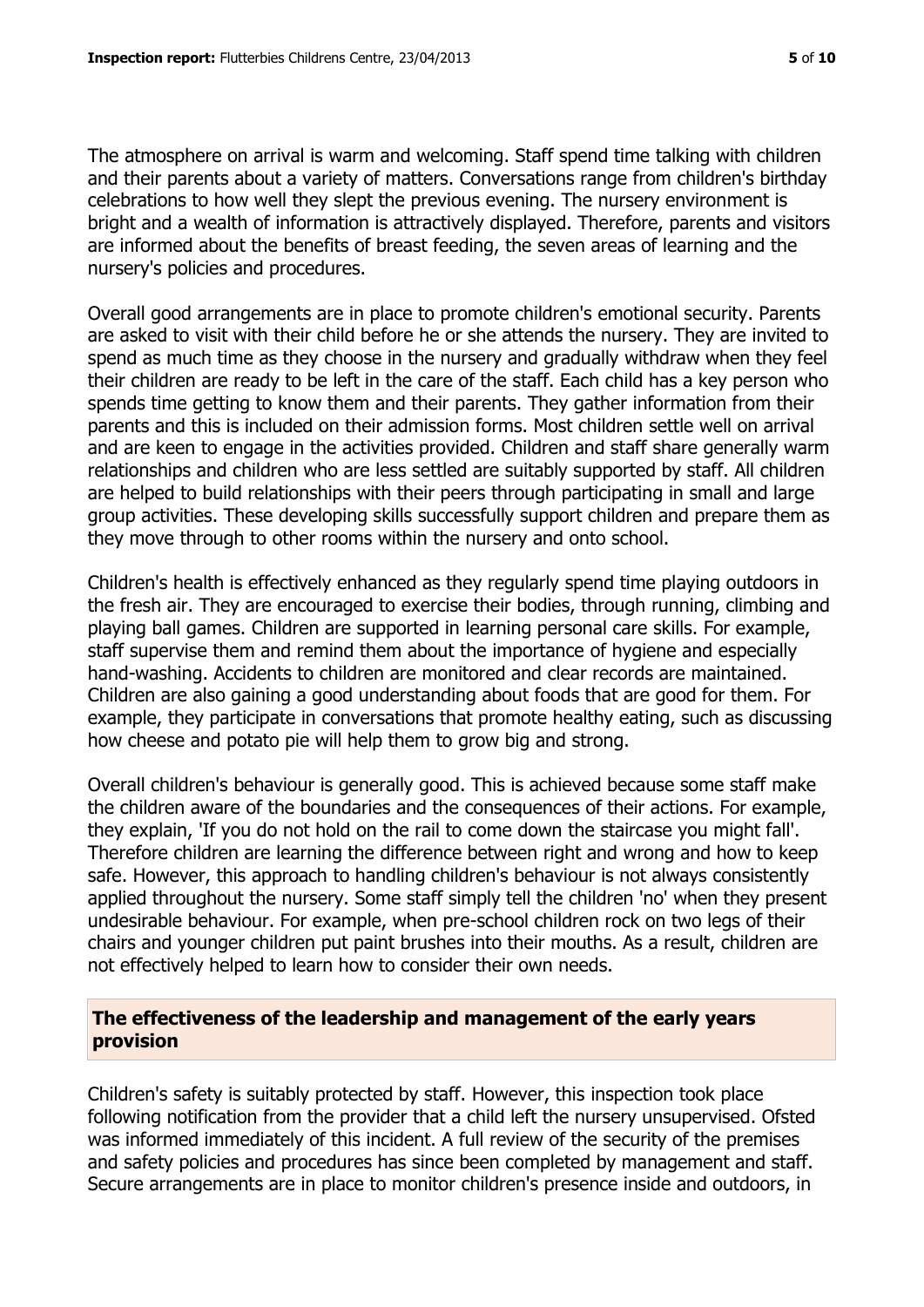order to ensure staff know children's whereabouts at all times. Children are observed to be supervised at all times and their safety is fully addressed in most areas. Staff ensure that children are never left unsupervised with a person who has not been vetted. Procedures for recruitment, selection and induction are clear and vetting procedures for staff are robust. Parents are made aware of the safeguarding policy the staff must follow in the event of a concern. Staff members' safeguarding knowledge is kept up-to-date through regular training and discussions in staff meetings. Most areas of the nursery are effectively risk assessed and potential hazards are minimised. However, the glass window pane in the storage shed in the outdoor play area poses a potential hazard to children. The glass is broken and has not been made safe or inaccessible to the children. Therefore children's safety whilst playing outdoors is compromised.

Good partnerships with other providers have been established to fully promote children's care and learning. Good arrangements are in place to share information with parents. For example, staff spend time communicating with parents as they collect their children to go home and inform them of any accidents involving their children. They discuss the children's overall care and what the children have had to eat. Parents speak very highly about the service they receive. Information taken from thank you cards, discussion with parents and parent questionnaires, state their children are very happy coming to this nursery. They especially appreciate the secure relationships their children share with their key person. They also welcome the information they receive about their children's development.

There is generally good capacity for future improvement. The staff team are familiar with the Statutory Framework for the Early Years Foundation Stage and the educational programmes are effectively monitored. In order to ensure children make progress, the activities are evaluated and improvements have been made since the last inspection. This has had a positive impact on the children's learning and the use of children's home language in their play. Management are aware of the nursery's strengths and effectively identify areas for improvement. The suitable monitoring of the educational programmes ensures the staff team are confident in delivering experiences that help children make sound progress.

# **The Childcare Register**

|                                                                        | <b>Not Met</b> |
|------------------------------------------------------------------------|----------------|
| The requirements for the compulsory part of the Childcare Register are | (with          |
|                                                                        | actions)       |

# **To meet the requirements of the Childcare Register the provider must:**

**EXECUTE:** ensure the premises used for the purpose of childcare are safe and suitable (Compulsory part of the Childcare Register).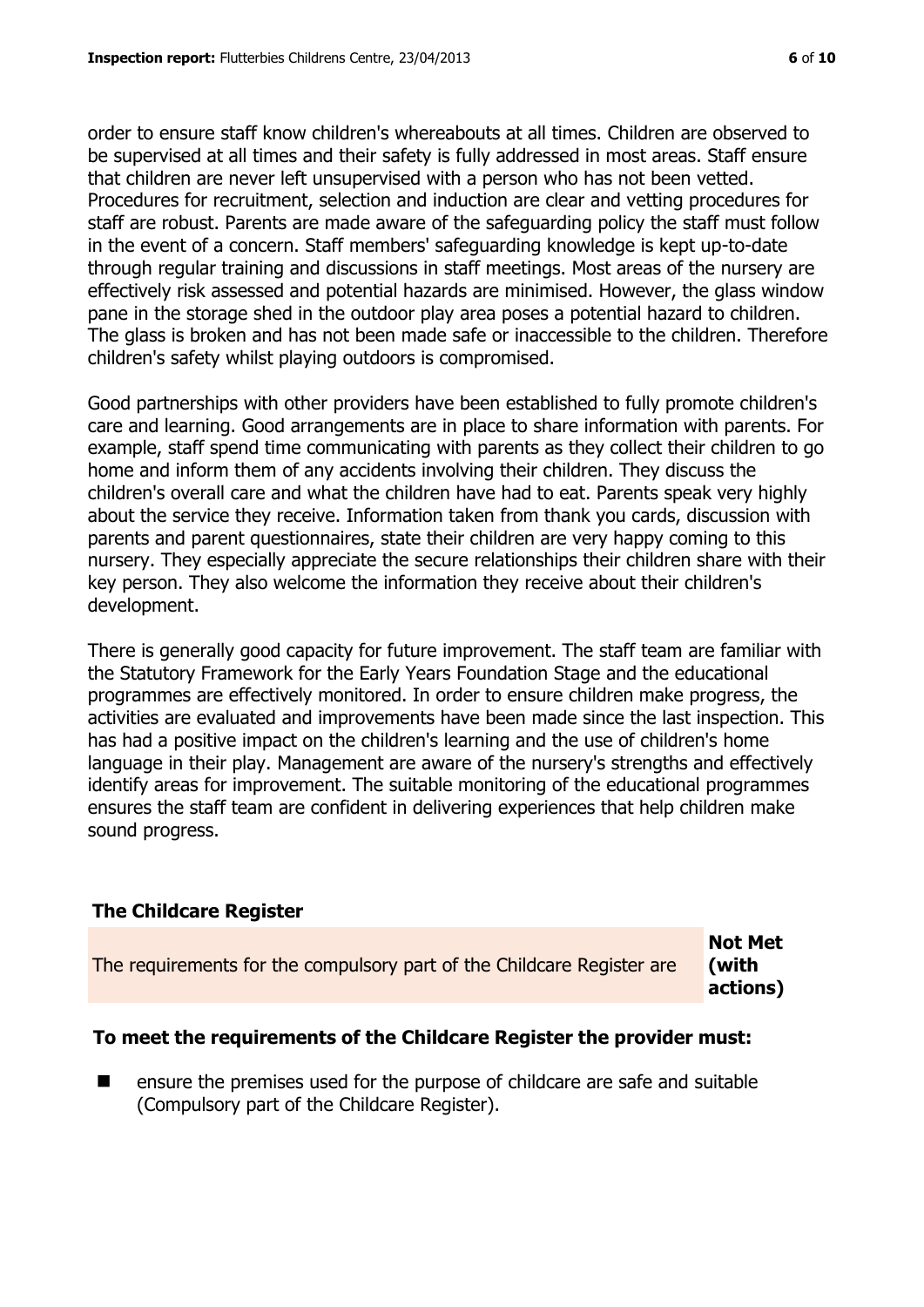# **What inspection judgements mean**

# **Registered early years provision**

| Grade   | <b>Judgement</b> | <b>Description</b>                                                                                                                                                                                                                                                                                                                                                                 |
|---------|------------------|------------------------------------------------------------------------------------------------------------------------------------------------------------------------------------------------------------------------------------------------------------------------------------------------------------------------------------------------------------------------------------|
| Grade 1 | Outstanding      | Outstanding provision is highly effective in meeting the needs<br>of all children exceptionally well. This ensures that children are<br>very well prepared for the next stage of their learning.                                                                                                                                                                                   |
| Grade 2 | Good             | Good provision is effective in delivering provision that meets<br>the needs of all children well. This ensures children are ready<br>for the next stage of their learning.                                                                                                                                                                                                         |
| Grade 3 | Satisfactory     | Satisfactory provision is performing less well than expectations<br>in one or more of the key areas. It requires improvement in<br>order to be good.                                                                                                                                                                                                                               |
| Grade 4 | Inadequate       | Provision that is inadequate requires significant improvement<br>and/or enforcement action. The provision is failing to give<br>children an acceptable standard of early years education and/or<br>is not meeting the safeguarding and welfare requirements of<br>the Early Years Foundation Stage. It will be inspected again<br>within 12 months of the date of this inspection. |
| Met     |                  | The provision has no children on roll. The inspection judgement<br>is that the provider continues to meet the requirements for<br>registration.                                                                                                                                                                                                                                    |
| Not met |                  | The provision has no children on roll. The inspection judgement<br>is that the provider does not meet the requirements for<br>registration.                                                                                                                                                                                                                                        |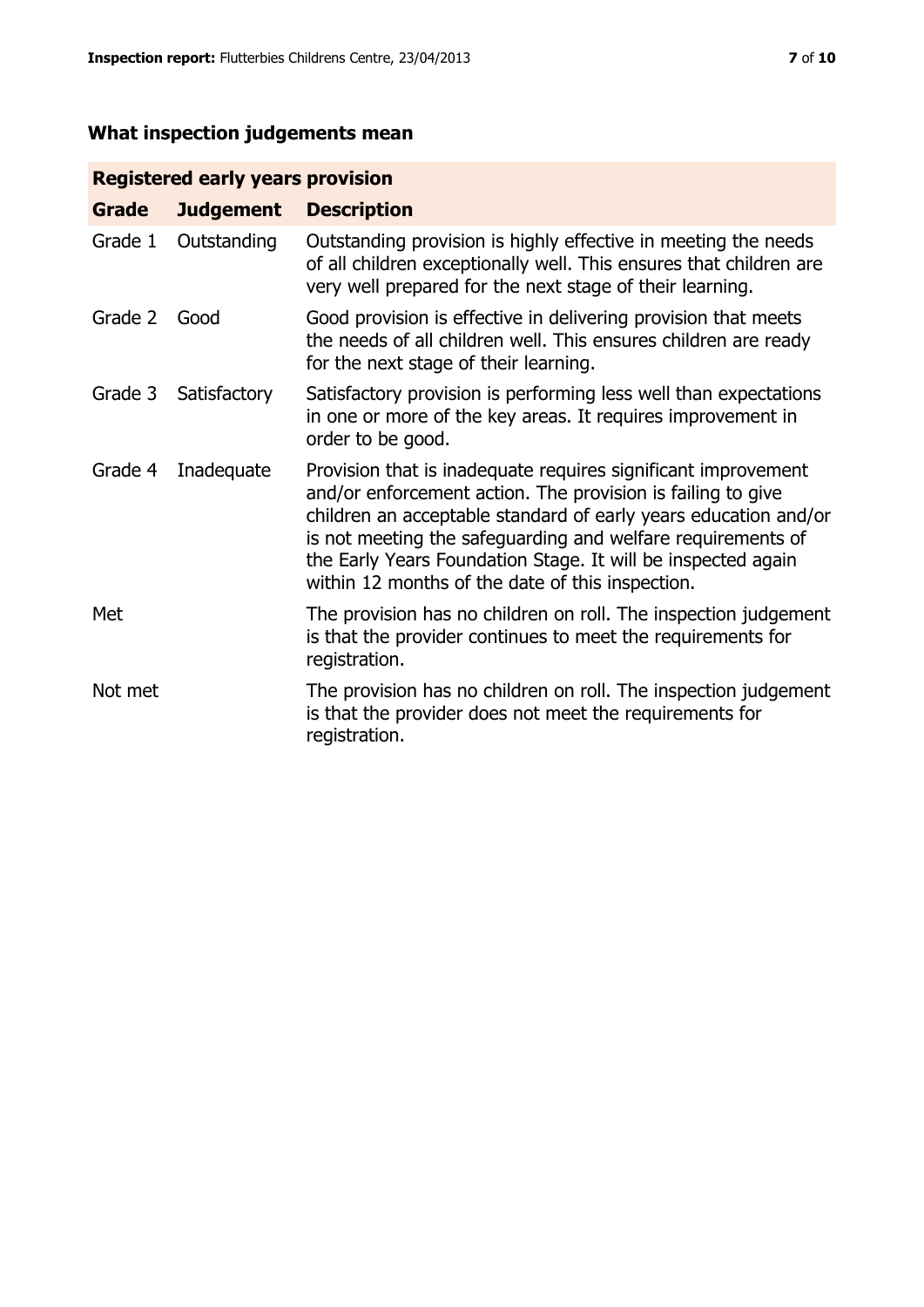# **Inspection**

This inspection was carried out by Ofsted under sections 49 and 50 of the Childcare Act 2006 on the quality and standards of provision that is registered on the Early Years Register. The registered person must ensure that this provision complies with the statutory framework for children's learning, development and care, known as the Early Years Foundation Stage.

# **Setting details**

| Unique reference number       | EY418306                 |
|-------------------------------|--------------------------|
| <b>Local authority</b>        | Coventry                 |
| <b>Inspection number</b>      | 909273                   |
| <b>Type of provision</b>      |                          |
| <b>Registration category</b>  | Childcare - Non-Domestic |
| <b>Age range of children</b>  | $0 - 17$                 |
| <b>Total number of places</b> | 62                       |
| Number of children on roll    | 74                       |
| <b>Name of provider</b>       | Tommies Childcare Ltd    |
| Date of previous inspection   | 25/09/2012               |
| <b>Telephone number</b>       | 02476 638 700            |

Any complaints about the inspection or the report should be made following the procedures set out in the guidance *'Complaints procedure: raising concerns and making complaints* about Ofsted', which is available from Ofsted's website: www.ofsted.gov.uk. If you would like Ofsted to send you a copy of the guidance, please telephone 0300 123 4234, or email enquiries@ofsted.gov.uk.

# **Type of provision**

For the purposes of this inspection the following definitions apply:

Full-time provision is that which operates for more than three hours. These are usually known as nurseries, nursery schools and pre-schools and must deliver the Early Years Foundation Stage. They are registered on the Early Years Register and pay the higher fee for registration.

Sessional provision operates for more than two hours but does not exceed three hours in any one day. These are usually known as pre-schools, kindergartens or nursery schools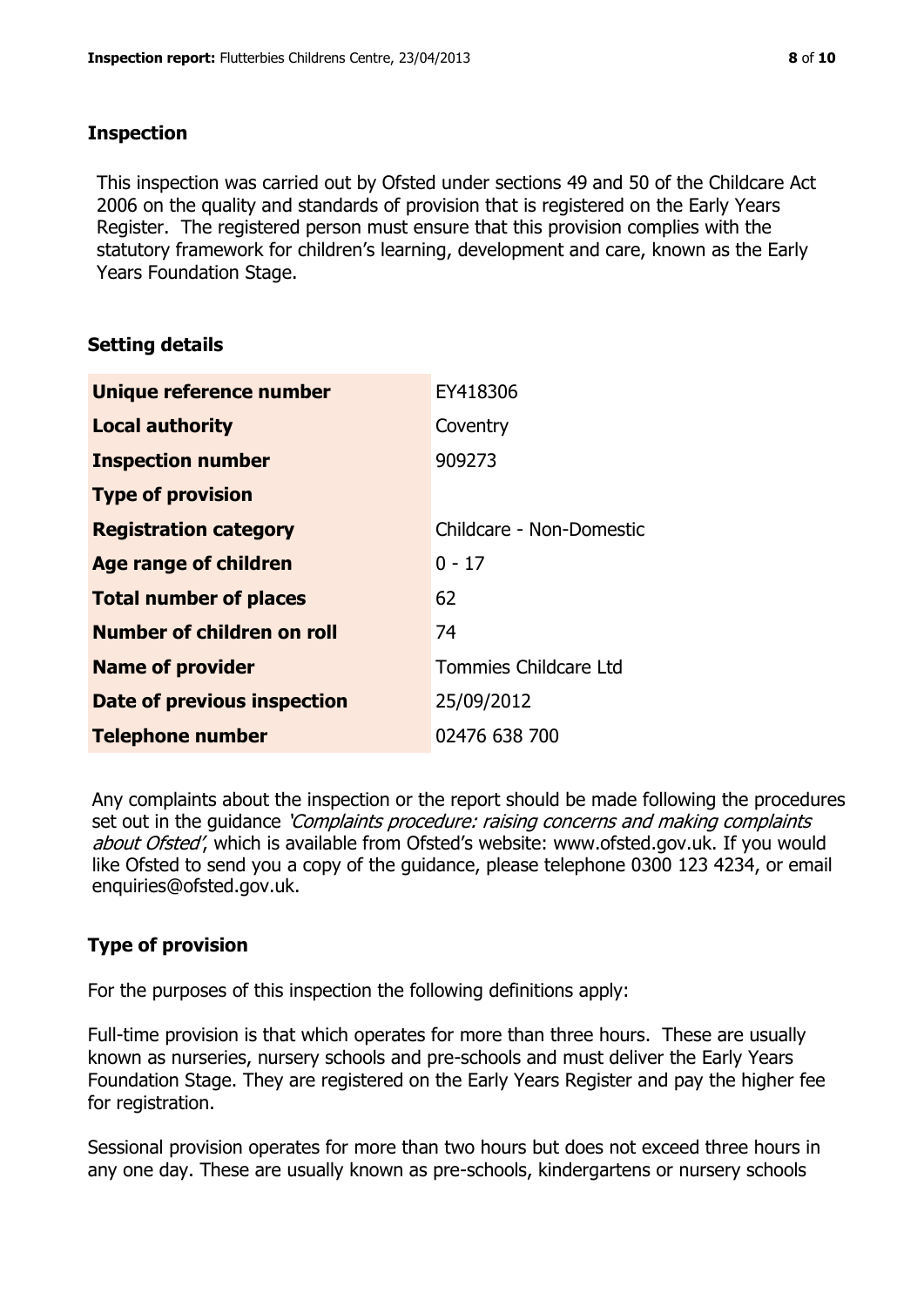and must deliver the Early Years Foundation Stage. They are registered on the Early Years Register and pay the lower fee for registration.

Childminders care for one or more children where individual children attend for a period of more than two hours in any one day. They operate from domestic premises, which are usually the childminder's own home. They are registered on the Early Years Register and must deliver the Early Years Foundation Stage.

Out of school provision may be sessional or full-time provision and is delivered before or after school and/or in the summer holidays. They are registered on the Early Years Register and must deliver the Early Years Foundation Stage. Where children receive their Early Years Foundation Stage in school these providers do not have to deliver the learning and development requirements in full but should complement the experiences children receive in school.